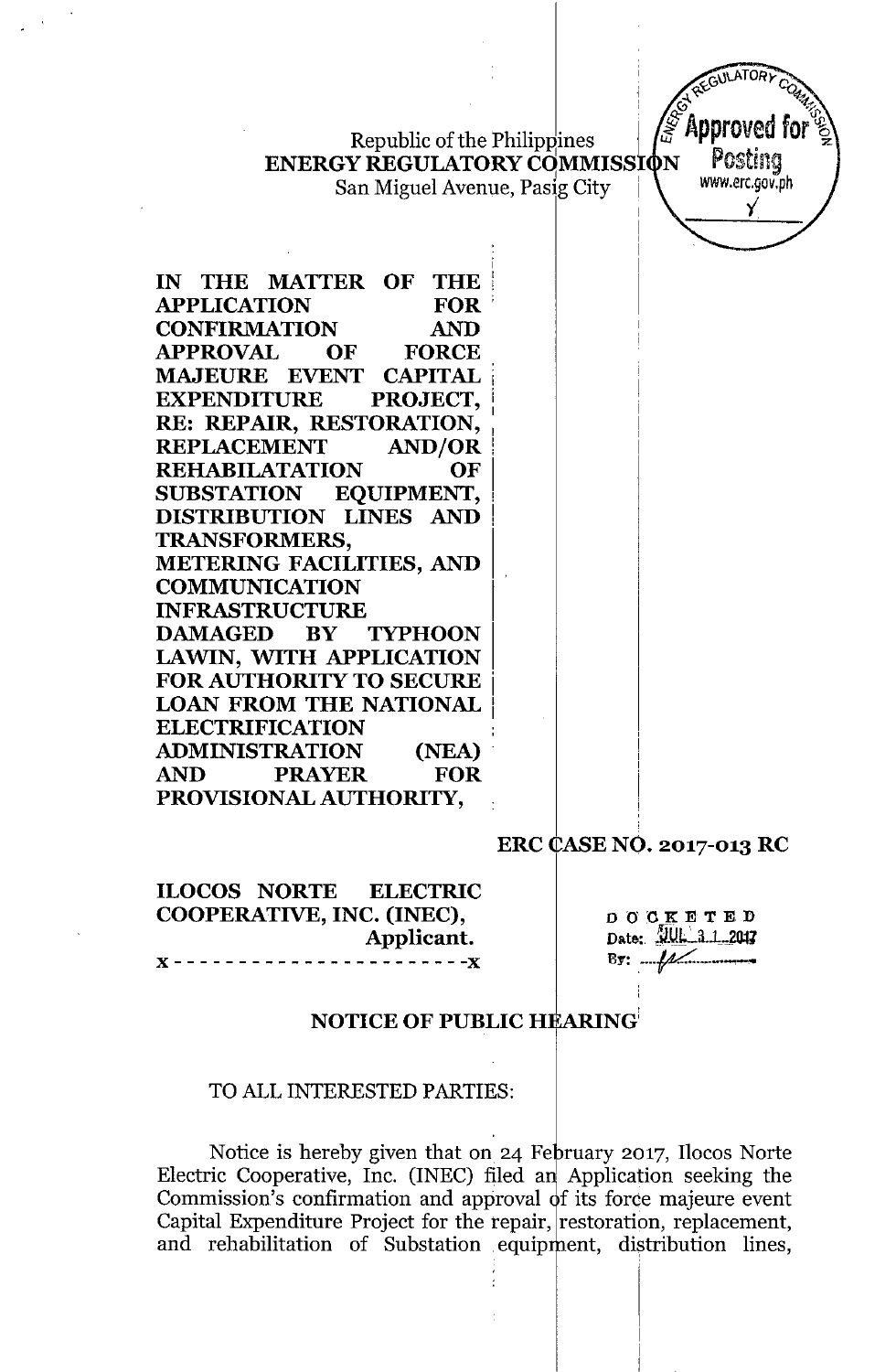## **ERC CASE NO. 2017-013 RC NOTICE OF PUBLIC HEARING/18 JULY 2017** PAGE 2 OF 7

transformers, metering facilities, and communication infrastructure damaged by typhoon Lawin, with authority to secure loan from the National Electrification Administration (NEA) and prayer for provisional authority.

In its Application, INEC alleged the following:

- INEC is a non-stock, non-profit electric cooperative duly 1. organized and existing under and by virtue of the laws of the Republic of the Philippines, with principal office at Brgy. Suyo, Dingras, Ilocos Norte;
- It holds an exclusive franchise issued by the National  $2.$ Electrification Commission to operate an electric light and power distribution service in the municipalities of Adams, Bacarra, Badoc, Bangui, Banna, Burgos, Carasi, Currimao, Dingras, Dumalneg, Marcos, Nueva Era, Pagudpud, Paoay, Pasuquin, Piddig, Pinili, San Nicolas, Sarrat, Solsona and Vintar and the Cities of Laoag and Batac, all in the Province of Ilocos Norte.

# **LEGAL BASES FOR THE APPLICATION**

- The instant Force Majeure CAPEX application is being filed  $3.$ pursuant to Section 3.3 of ERC Resolution No. 26 Series of 2009, which provides that if a Force Majeure or Fortuitous Event, as the case may be, occurs, the regulated entity shall seek the Commission's confirmation of the implementation of capital expenditure projects arising from such event.
- On the other hand, the accompanying application for 4. authority to secure loan from the National Electrification Administration (NEA) is being filed pursuant to Section 20 (e) of Commonwealth Act  $N_0$ . 146 otherwise known as the Public Service Act, which provides that it shall be unlawful for any public service to issue any bonds or other evidence of indebtedness payable in more than one year from the issuance thereof, without the approval and authorization of the Commission.

### THE FORCE MAJEURE EVENT

### (Typhoon Lawin)

Typhoon 'Lawin' (international name 'Haima') entered the 5. Philippine area of responsibility on October 17, 2016 and was intensified two days later after it made a landfall. Lawin, which reached super typhoon category as it inched closer to Philippine landmass made landfall at the vicinity of Peñablanca, Cagayan at around 11 p.m. on October 19, 2016. Several areas in the path of the super typhoon were placed under Signal No. 5, the highest cyclone warning issued by the Philippine Atmospheric, Geophysical and Astronomical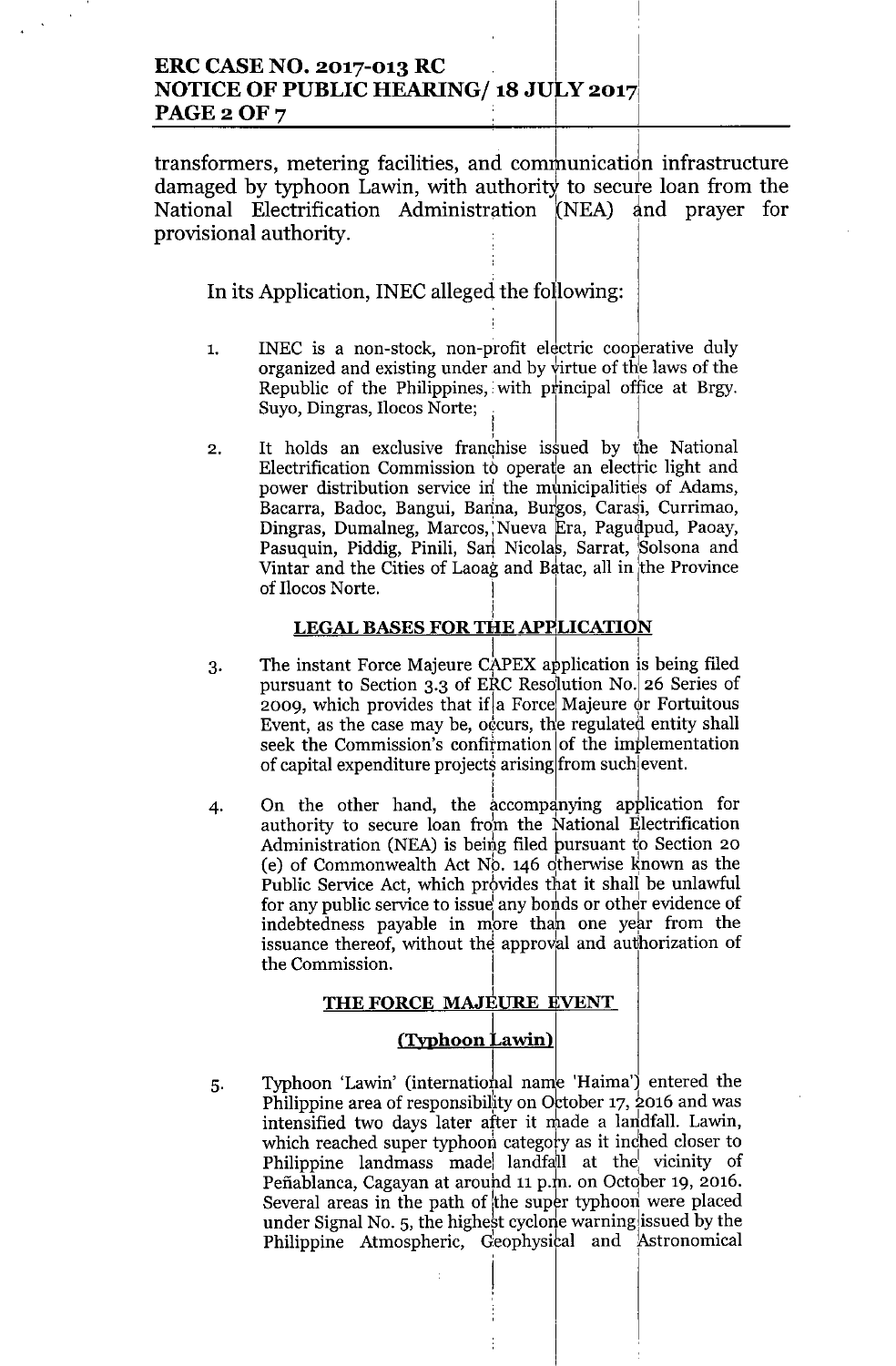## **ERC CASE NO. 2017-013 RC NOTICE OF PUBLIC HEARING/ 18 J ;y** 2017]' **PAGE 3 OF 7**

Services Administration (PAG-ASA). Power transmission lines in northern Luzon were cut, affecting the provinces of La Union, Isabela, Cagayan, Abra, Benguet, Mountain Province, Ilocos Norte, Ilocos Sur, Ifugao, Nueva Vizcaya and Quirino. <sup>I</sup>

- 6. In the wake of Typhoon Lawin which left an estimated  $PhP673,493,056.06$  worth of damages in Ilocos Norte, the whole province was declared under a state of calamity
- 7. Restoration of INEC's facilities took some time due to the extensive damage sustained. It took twenty-two (22) days for the cooperative to restore 100% of its distribution network facility and another fifteen  $(15)$  days to restore its communication infrastructure.

### **DESCRIPTION OF THE PROJECT**

, Indian (1986), Indian (1986), Indian (1986), Indian (1986), Indian (1986), Indian (1986), Indian (1986), Indian (

8. The Force Majeure CAPEX Project is for the immediate replacement of the distribution line materials an'd equipment as well as service drop wires and metering facilities utilized in the reconstruction, repair and rehabilitation of network assets damaged by Typhoon<sup>:</sup> Lawin. The distribution line materials and equipment used during the restoration were sourced from materials and equiprhent intended for the implementation of the cooperative's  $CAPEX$  Projects 2016- $2017$ , which should be immediately replenished to be able to proceed with scheduled construction activities. This application likewise covers the payment of suppliers of the poles and other materials which were procured to fast-tract the restoration. The cost of reconstruction of damaged communication infrastructures is alsd included in the instant application.

### PROJECT COST

I

i

9. The total cost of the project is Nineteen Million Six Hundred Seventy Five Thousand Four hundred Forty Six Pesos (PhP 19,675,446.00).

### **PROJECT SCHEDULE**

10. Repair and restoration works were immediately undertaken after the typhoon left the country. It took 22 days for the cooperative to restore  $100\%$  of its distribution network facility and another 15 days for the restoration of its communication infrastructure.

#### I **JUSTIFICATIONS OR BENEFITS DELIVERED**

11. The project ensured power restoration in the entire coverage area of INEC and delivery of more reliable and efficient service to its consumers. It was also intended to restore the safety and protection of the cooperative's entire distribution system.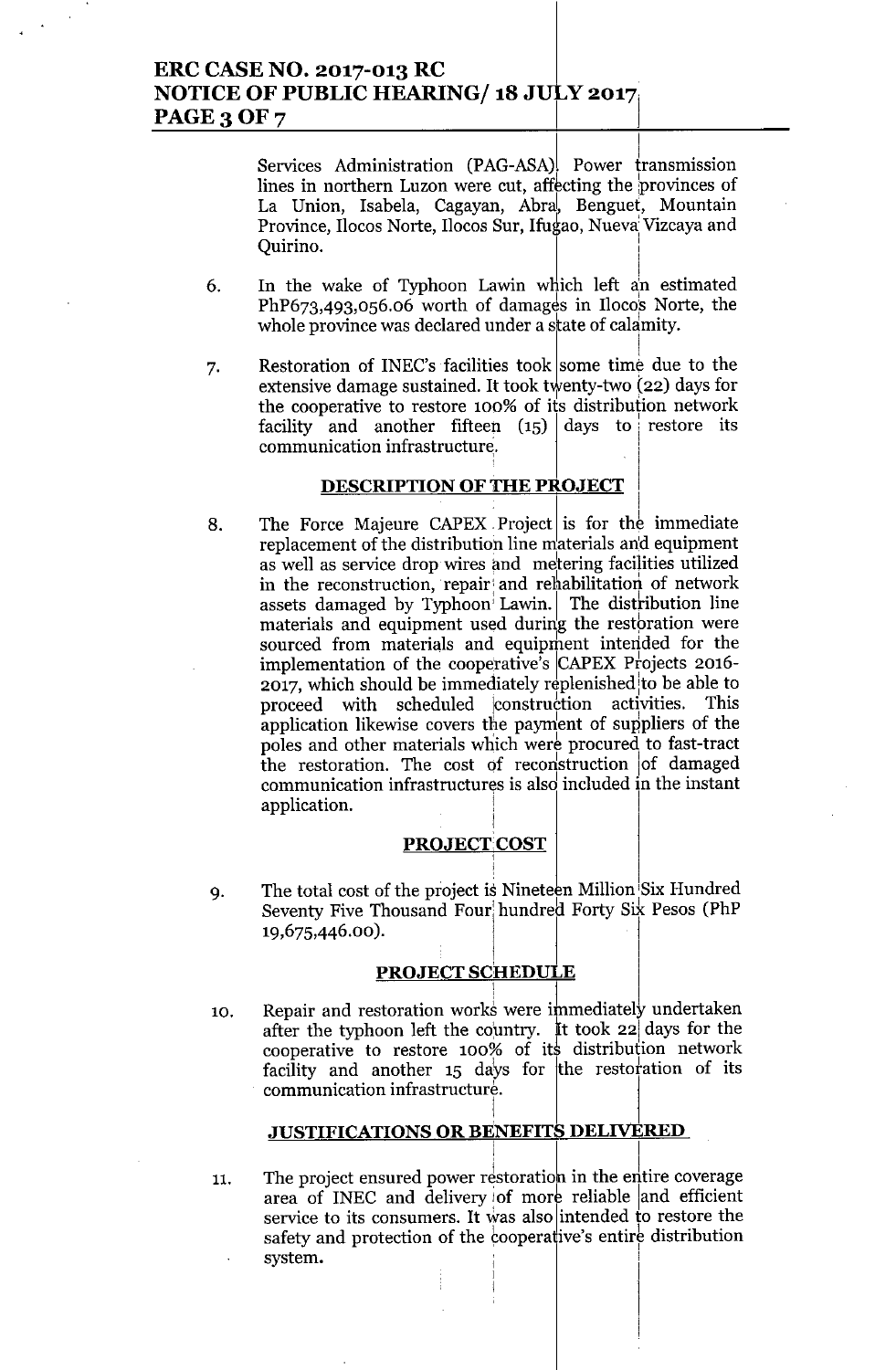# **ERC CASE NO. 2017-013 RC NOTICE OF PUBLIC HEARING/18 JULY 2017** PAGE 4 OF 7

### PROJECT FINANCING PLAN

The total cost of the project is being funded entirely through 12. Calamity Loan from the National Electrification a Administration (NEA) with an interest rate of 3.25% per annum, payable in quarterly amortizations of Five Hundred Seventy Eight Thousand One Hundred Eighteen Pesos (PhP  $(578,118.00)$  for a period of ten  $(10)$  years. Amortization payments will be covered by the cooperative's collections of Reinvestment Fund for Sustainable CAPEX (RFSC).

### **INDICATIVE RATE IMPACT**

There shall be no increase in the RFSC Rate in the 13. implementation of the subject Force Majeure CAPEX project. The table below shows the Cash Flow Analysis of the RFSC for years 2017-2019:

|                                                    | 2017           | $2^1$ 018     | 2019          | <b>TOTAL</b>   |
|----------------------------------------------------|----------------|---------------|---------------|----------------|
| Energy Sales Forecast, kWh                         | 262,691,655    | 274,643,847   | 286,740,043   | 824,075,546    |
| Approved RFSC Rate, PhP/kWh                        | 0.2752         | 0.2752        | 0.2752        | 0.2752         |
| Cash Balance Beginning, PhP,<br>Excess/(Shortfall) | 51,417,984.68  | 11,833,041.45 | 15,904,481.03 | 51,417,984.68  |
| <b>CASH INFLOWS</b>                                |                |               |               |                |
| Current Year RFSC Collection, PhP                  | 72,292,743.58  | 75,581,986.77 | 78,910,859.81 | 226,785,590.16 |
| NEA Calamity Loan                                  | 19,675,446.00. |               |               | 19,675,446.00  |
| Total Cash Inflows, PhP                            | 91,968,189.58  | 75,581,986.77 | 78,910,859.81 | 246,461,036.16 |
| <b>Available Cash for Disbursement, PhP</b>        | 143,386,174.26 | 87,415,028.22 | 94,815,340.84 | 297,879,020.84 |
| <b>CASH OUTFLOW</b>                                |                |               | Τ             |                |
| CAPEX Amortization, PhP (Existing loan)            | 16,573,250.00  | 16,578,250.00 | 16,573,250.00 | 49,719,750.00  |
| CAPEX Requirement, PhP (2010-12 Approved<br>CAPEX) | 91,576,883.25  | 30,525,627.75 |               | 122,102,511.00 |
| CAPEX Amortization, PhP (2010-12 CAPEX Loan)       | 18,925,760.00  | 18,925,760.00 | 18,925,760.00 | 56,777,280.00  |
| Amortization - NEA Calamity Loan                   | 1,156,235.72.  | 2,312,471.44  | 2,312,471.44  | 5,781,178.59   |
| Amortization - Transco SubTransmission Assets      | 3,173,438.00   | 3,173,438.00  | 3,173,438.00  | 9,520,314.00   |
| ERC Permit Fees, PhP                               | 147,565.85     |               |               | 147,565.85     |
| <b>Total Cash Outflow, PhP</b>                     | 131,553,132.81 | 71,510,547.19 | 40,984,919.44 | 244,048,599.44 |
| Cash Balance Ending, PhP, Excess/(Shortfall)       | 11,833,041.45  | 15,904,481.03 | 53,830,421.41 | 53,830,421.41  |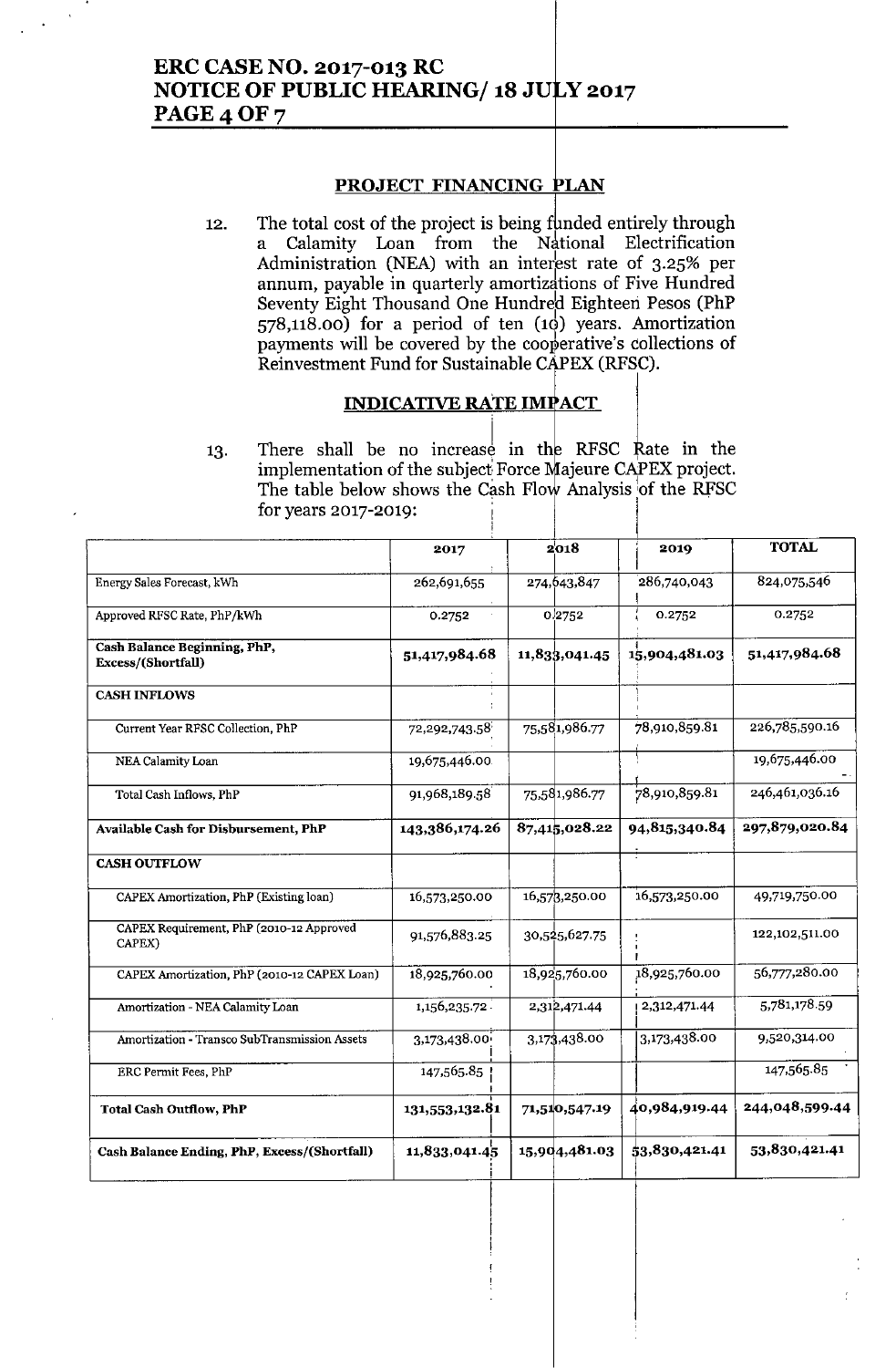## **APPLICATION FOR AUTHORITY TO SECURE LOAN FROM NEA** WITH PRAYER FOR PROVISIONAL AUTHORITY

As stated above, funding for the subject project is being  $14.$ sourced through a Calamity Loan from the NEA hence, this application for authority to secure said loan. Considering further, the urgency of the funding requirement, the cooperative likewise seeks provisional authority from the Honorable Commission to immediately secure said loan from NEA to enable it to procure the replacement materials needed in its on-going CAPEX projects implementation as well as pay its suppliers for the other materials procured for the repair and restoration activities.

## **SUBMISSIONS**

Finally, in support of the instant application, INEC is 15. submitting herewith the following documents which are being made integral parts hereof, as follows:

| Annex       |                                                                                                  |
|-------------|--------------------------------------------------------------------------------------------------|
| Markings    | Nature of Document                                                                               |
|             |                                                                                                  |
| A           | Notice of Force Majeure Event                                                                    |
| $\bf{B}$    | Executive Summary of the Force Majeure Event Capital Expenditure                                 |
|             | Project                                                                                          |
| $\mathbf C$ | Supporting documents for the application for authority to secure                                 |
|             | loan from NEA                                                                                    |
| $D_{10}$    | Proof of furnishing copies of the Application to the Sangguniang                                 |
| $D-1$       | Bayan of Dingras and the Sangguniang Panlalawigan of Ilocos Norte                                |
| $E$ to      | Publication of the Application in a newspaper of general circulation                             |
| $E-2$       | within INEC's franchise area or where it principally operates, with<br>Affidavit of Publication. |
|             |                                                                                                  |

## **PRAYER**

WHEREFORE, premises considered, it is respectfully prayed of this Honorable Commission, that:

- Immediately upon filing and initial evaluation hereof, INEC  $\mathbf{1}$ . be permitted to secure loan from the National Electrification Administration (NEA) to finance the subject project; and
- after due notice and hearing, the repair, restoration,  $2.$ replacement and/or rehabilitation of substation equipment, distribution lines and transformers, service dropwires and metering facilities and communication infrastructure which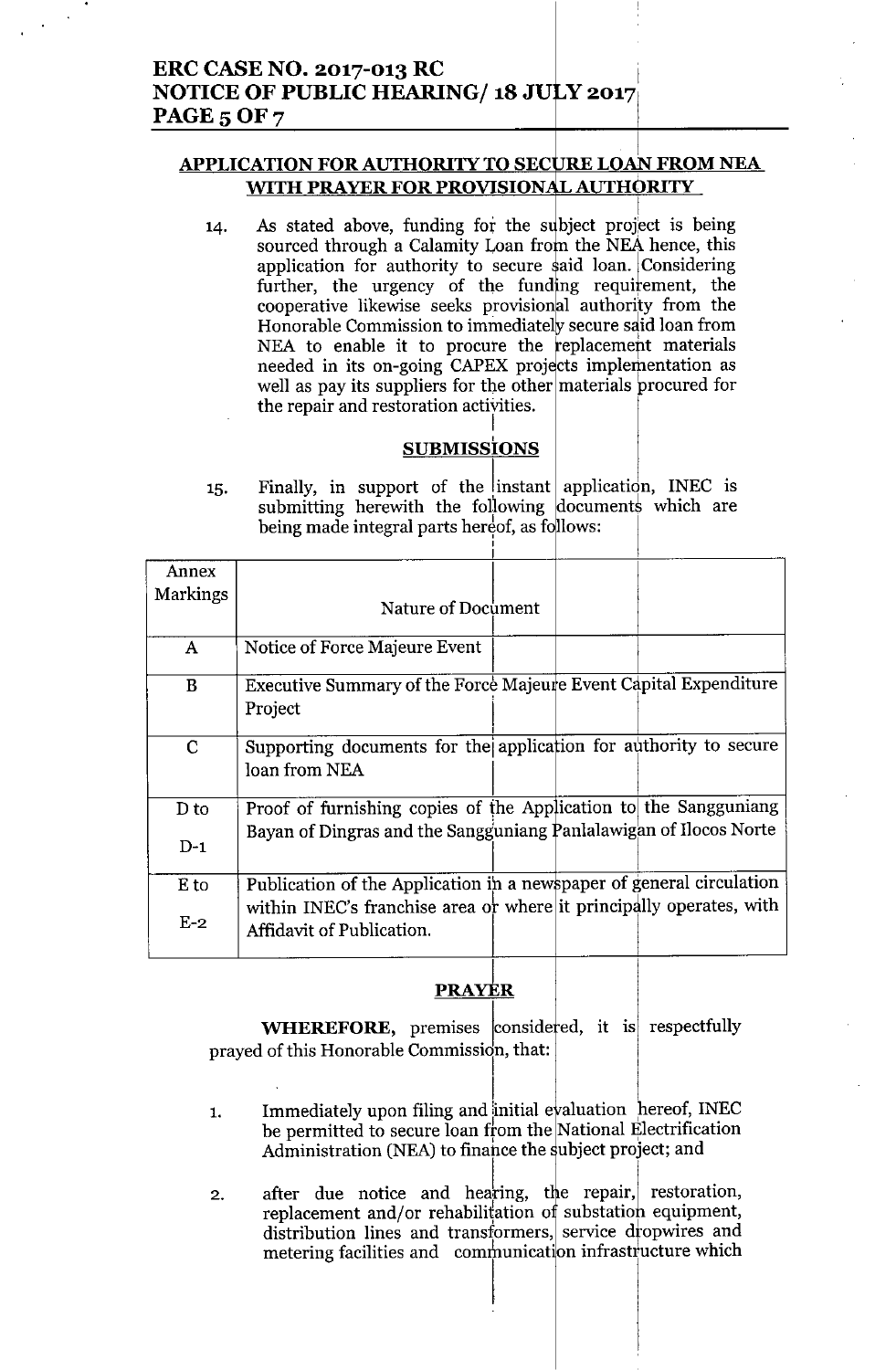## ERC CASE NO. 2017-013 RC <sup>I</sup> NOTICE OF PUBLIC HEARING/18 JULY 2017 **PAGE 6 OF 7**

were ravaged by Typhoon Lawin on October 19, 2016, be confirmed and approved, and the cooperative's calamity loan secured from NEA to finance the subject project be authorized and approved accordingly.

! Other reliefs, just and equitable in the premises) are likewise prayed for.

I

I, The Commission has set the Application for determination of compliance with the jurisdictional requirements, expository presentation, Pre-trial Conference, and presentation of evidence on 30 August 2017 (Wednesday) at two o'clock in the afternoon  $(2:00 \text{ P.M.})$  at INEC's Main Office in Suyo, Dingras, Ilocos Norte.

All persons who have an interest in the subject matter of the instant case may become a party by filing with the Commission a verified Petition to Intervene at least five  $(\frac{1}{2})$  days prior to the initial hearing and subject to the requirements under Rule 9 of the 2006 Rules of Practice and Procedure, indicating therein the docket number and title of the case and stating the following:

- 1. The petitioner's name and address;
- 2. The nature of petitioner's interest in the subject matter of the proceeding and the way and manner in which such interest is affected by the issues involved in the proceeding; and
- 3. A statement of the relief desired

All other persons who may want their views known to the Commission with respect to the subject matter of the case may file their Opposition or Comment thereon at any stage of the proceeding before Applicant rests its case, subject to the requirements under Rule 9 of the 2006 Rules of Practice and Procedure. No particular form of Opposition or Comment is required, but the document, letter, or writing should contain the following:

. !

- 1. The name and address of such person
- A concise statement of the Opposition or Comment; and 2. !

I

I

 $3.$  The grounds relied upon  $\vert$   $\vert$